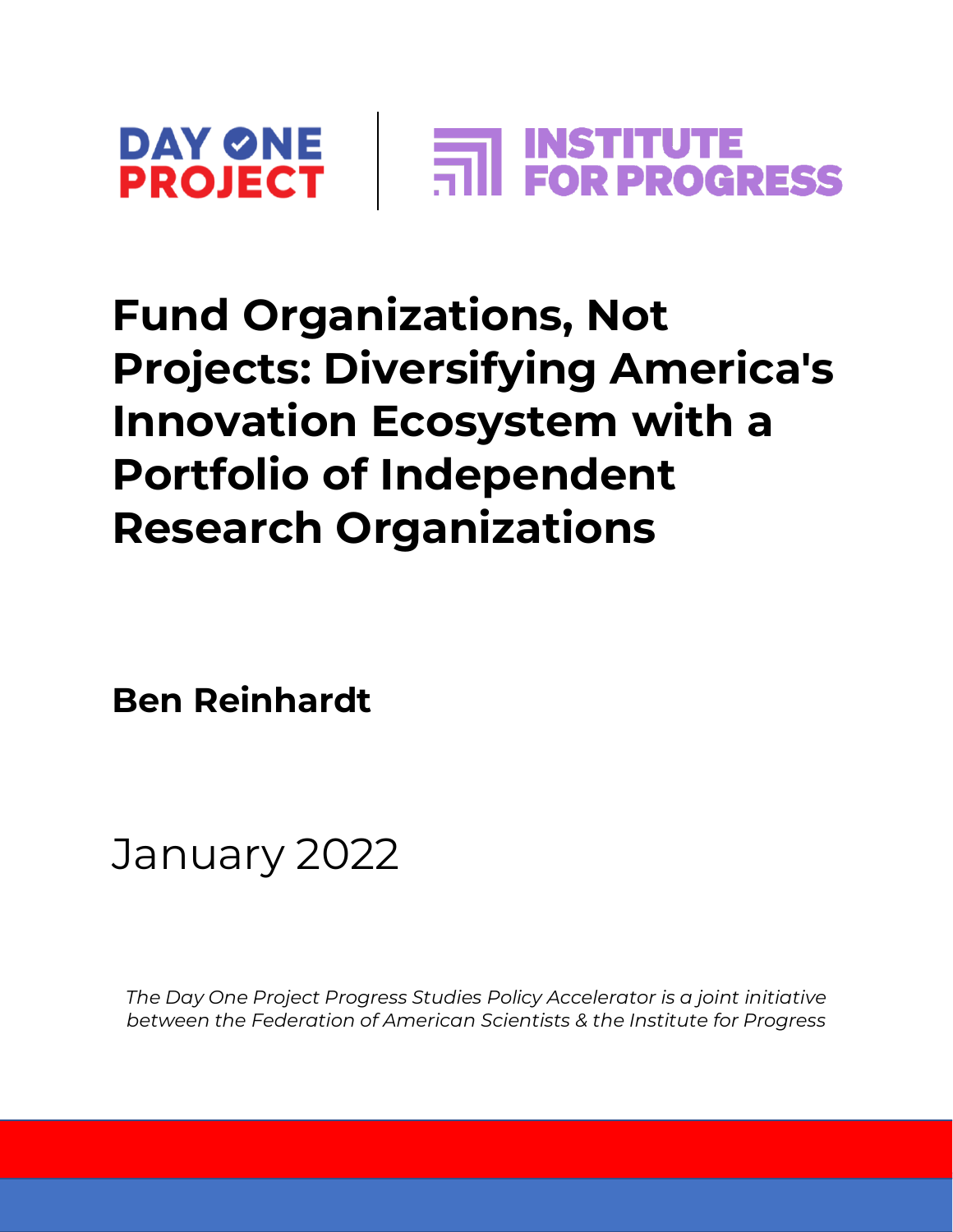### **Summary**

Dominant research-funding paradigms constrain the outputs of America's innovation systems. Federal research-funding agencies like the National Institutes of Health (NIH) and the National Science Foundation (NSF) operate largely through milestonescoped grants [that fail to incentivize](https://academic.oup.com/rev/article-abstract/22/3/187/1523526?redirectedFrom=fulltext) high-risk research, impose highly burdensome reporting requirements, and are closely managed by the government. Philanthropically-funded research organizations are an excellent mechanism to experiment with different research management approaches. However, they are perennially underfunded and rarely have a path to long-term sustainability.

A single program with two pieces can address this issue:

First, the NSF's new Technology, Innovation, and Partnership (TIP) Directorate should pilot a "organizations, not projects" program in which philanthropically matched grants fund a portfolio of independent research organizations instead of funding specific research initiatives. Partnering with philanthropies will leverage the diversity of American donors to identify a portfolio of research organizations with diverse constraints (and therefore the potential to create outlier outcomes). To have a significant impact, this pilot funding opportunity should be funded at \$100 million per year for 10 years.

Second, NSF should set aside an additional \$100 million per year to sponsor independent research organizations with impressive track records for extended periods of time. This commitment to "acquire" successful organizations will complement Part One's research-funding opportunity in two ways. First, it will encourage philanthropic participation by making philanthropies feel like their money is going *towards* something that won't die the moment they stop funding it. Additionally, it will enable the federal government to leverage the institutional knowledge created by successful experiments in research funding and management.

If successful, this two-part program can be later replicated by other federal agencies. The Administration and Congress should prioritize funding this program in recognition of three converging facts: one, that federal spending on research and development (R&D) is increasing; two, that the American innovation ecosystem is not working as well as it once did; and three, that the proliferation of new institutional structures for managing research (e.g., Focused Research Organizations, private Advanced Research Projects Agencies (ARPAs), ["science angels"](https://www.scibetter.com/angels), etc. Swift action could use the increased budgets to empower new organizations to experiment with new ways of organizing R&D in order to address the current system's sclerosis!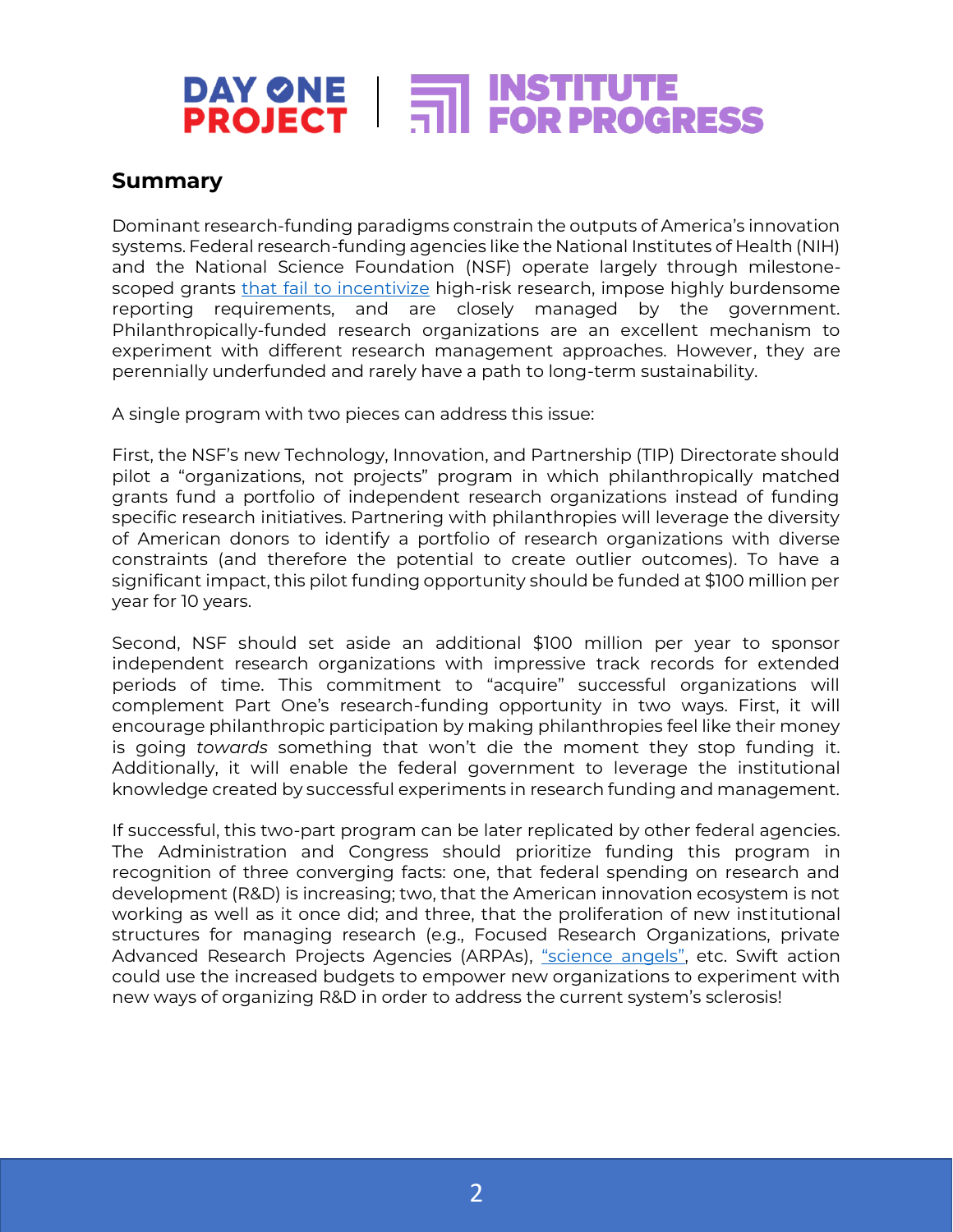### **Challenge and Opportunity**

There is a growing consensus that there is a gap between the speed and efficiency of R&D projects closely managed by the government and R&D projects managed by the private sector.

Federal funding is a major part of the American R&D ecosystem. However, most federal research funding comes with a litany of constraints: earmarks that prevent researchers from spending grant money on things they think are most important (like equipment or lab automation), onerous reporting requirements, the need to get every proposal through a committee, and dozens of hours of grant writing for shockingly small amount of money. Moreover, [studies have found](https://academic.oup.com/rev/article-abstract/22/3/187/1523526?redirectedFrom=fulltext) that with a mandate to fund innovative research, federal funding decisions tend to be risk-averse.

As a result, in situations where there's a head-to-head comparison between government-managed research and technology development and privatelymanaged counterparts, there's little question which is more efficient.

This efficiency gap exists largely because privately-managed organizations often push control over research funds to the organization or level where the "research design" occurs. This yields powerful results. Former Defense Advanced Research Projects Agency director Arati Prabhakar [argues](https://www.dayoneproject.org/post/how-to-unlock-the-potential-of-the-advanced-research-projects-agency-model) that this mechanism, in the form of empowering program managers, is a big part of why the ARPA model works. In the business world, coupling power (money) and responsibility (research design) is simply common sense. In the research world, the benefits of ["embedded autonomy"](https://9381c384-0c59-41d7-bbdf-62bbf54449a6.filesusr.com/ugd/14d834_851dd65d4f54495f91c6cdcbaef7948c.pdf) are straightforward. Autonomy enables an organization or individual to react quickly to unexpected circumstances. Research is highly uncertain by nature. Coupling embedded autonomy with research design means that funding will be spent in the most useful way possible at a given moment based on knowledge gained as experimentation progresses — not in the way that a researcher *thought* would be most useful at the time they submitted their grant proposal.

Recognizing the power of embedded autonomy to enable powerful, diverse research, there is currently an explosion of experiments in non-academic research organizations. Many are too new to have clear results, but non-academic research organizations — including HHMI Janelia, Dynamicland, Willow Garage, and early SpaceX — have created new fields, won Nobel prizes, and changed the paradigms of entire industries. But even the most successful research organizations struggle to raise money unless there is a clear business case, which leaves public-goods oriented research in the lurch. Philanthropists are strongly motivated by legacy, so they want to fund things that will last. As a result, Private funders often hesitate to fund research organizations that produce public-good R&D.

Understanding this problem suggests a potent new way of deploying the federal government's R&D budget: partnering with philanthropists to build a diverse portfolio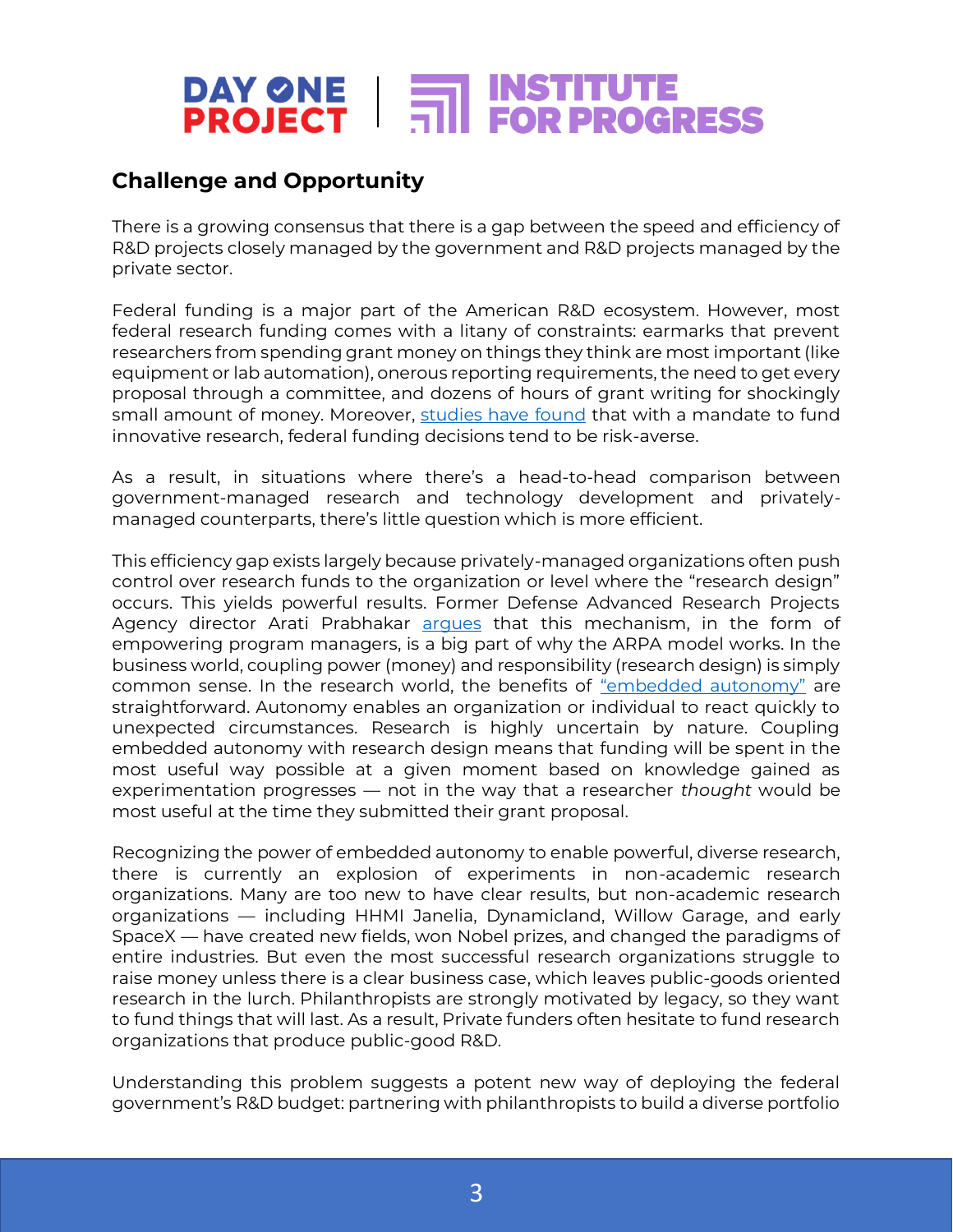of research organizations with autonomy over their own budgets, and then providing long-term support to the most effective of those organizations.

In other words, the federal government should experiment with funding organizations rather than projects.

Such an approach would position the federal government to act like a limited partner (LP) in multiple venture capital funds. In this capacity, the federal government would avoid setting overly specific requirements around how a particular grant is spent. The government would instead set very high-level priorities (e.g., "create new manufacturing paradigms" or simply "do impactful research"), give funded organizations the autonomy to figure out how to best achieve this goal, and then evaluate success after the fact.

The time is right to invest in creative federal research-funding approaches. There is bipartisan support for large increases to federally funded R&D. But pushing huge amounts of money through outdated R&D funding structures is like slamming on the accelerator of a car that needs an engine repair: incredibly inefficient and with the potential to backfire. By contrast, embedding autonomy in a diverse portfolio of organizations could unlock the sort of unexpected, game-changing inventions and discoveries that have driven the American economy: electricity, airplanes, the internet, the transistor, cryptography, and more.

### **Plan of Action**

The current Administration should launch a two-part program at NSF to test a research-funding system that prioritizes organizations over projects.

As Part One of this program, the NSF's TIP Directorate should pilot a research-funding opportunity in which philanthropically matched grants fund a portfolio of independent research organizations instead of funding specific research initiatives. This pilot funding opportunity should be funded at \$100 million per year for 10 years. The Directorate should target funding between 5 and 15 organizations this way, [quadratically matching](https://www.radicalxchange.org/concepts/quadratic-funding/) philanthropic funds at values between 100% and 1000% depending on the number of participating philanthropic donors.

As Part Two of this program, NSF should set aside an additional \$100 million per year to sponsor independent research organizations with impressive track records for extended periods of time. The Directorate should set a goal of identifying two organizations during the ten-year pilot that would be good candidates for this longterm funding, funding each at \$50 million per year.

More detail on each of these program components is provided below.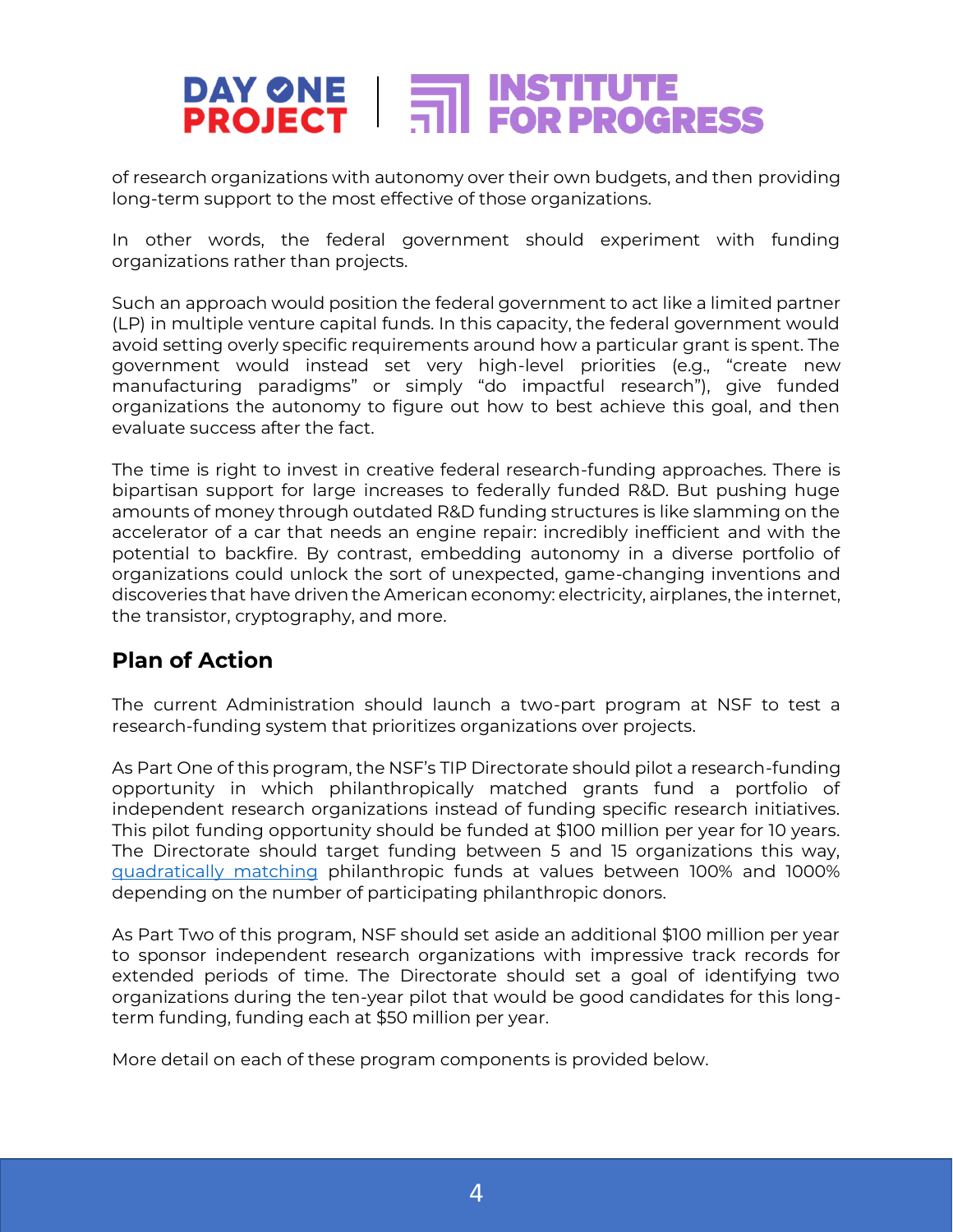#### **Part One: Philanthropically matched grants**

Partnering with private donors is key to the success of the proposed organizationfocused funding opportunity. By funding only organizations that have already raised philanthropic dollars, the federal government will leverage philanthropists' due diligence on screening applicants to ensure high-potential awardees. Similarly, the funding opportunity should employ [quadratic matching funding](https://www.radicalxchange.org/concepts/quadratic-funding/) to use donors' confidence as an indicator of how much money to give each organization and to reduce bias favoring organizations that are able to raise a large amount of money from a small number of donors.

Leveraging philanthropic opinion in this way does come with the risk of biasing awards towards organizations working on particularly popular areas or that are particularly good at sales or marketing. The organization-focused funding opportunity could address this risk by establishing a parallel funding pathway whereby a large number of researchers can file a petition for an organization to be selected for funding. The TIP Directorate obviously must impose additional criteria beyond the endorsements of the philanthropic and research communities. It will be tempting for the Directorate to prioritize funding organizations working on specific, high-interest technology areas or themes. But the goal of this program is to advance the long term health of the American innovation ecosystem. Often, tomorrow's high-priority area is one that doesn't even exist today. To that end, the Directorate should evaluate potential grantee organizations on their "counterfactual impact": i.e., their capacity to do work that is disincentivized in other institutional structures.

The question of how best to evaluate success of the funding opportunity is a challenging one. It is notoriously hard to evaluate long-term research output. The whole point of this proposal is to move away from short-term metrics and rigid plans, but at the same time the government needs to be responsible to taxpayers. Metrics are the most straightforward way to evaluate outcomes. However, metrics are potentially counterproductive ways to evaluate new and experimental processes because existing metrics presume a specific way of organizing research. We therefore recommend that the TIP Directorate create a Notice of Funding Opportunity to hire an independent, nonpartisan, and nonprofit board whose job is to holistically evaluate funded organizations. The board should include people working in academia, industrial research, government research, and independent research organizations, as well as some "wildcards". The board should collectively have deep experience performing and guiding high-uncertainty, long-term research and development.

The board would regularly (but not over-frequently) solicit opinions on output and impacts of funded organizations from the program's philanthropic partners, members of the government, people working with the organizations, unaffiliated researchers, and members of the organizations themselves. At the end of each year, the board should give each organization an evaluation "report card" containing a holistic letter grade and an explanation for that grade. Organizations that receive an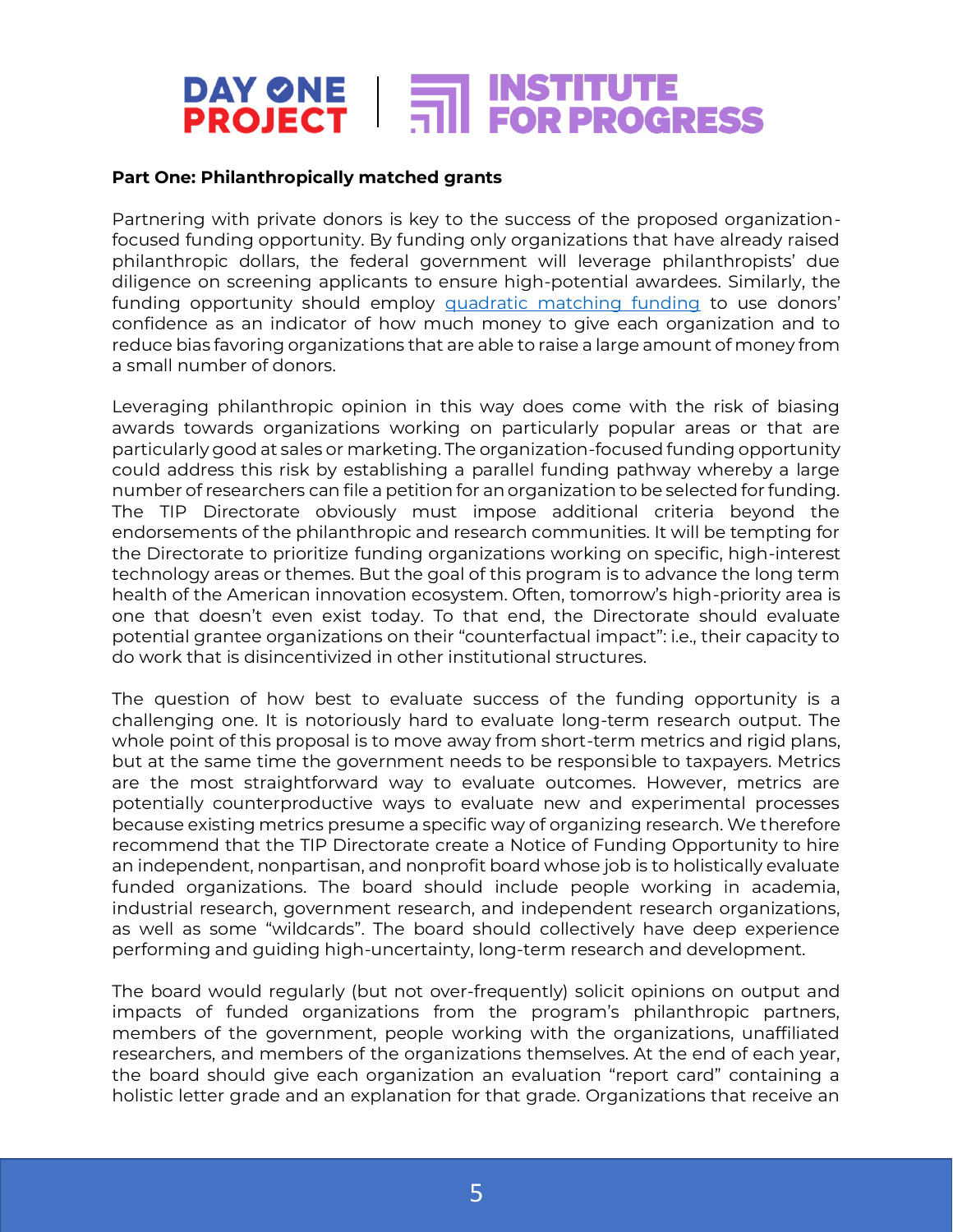F should immediately be expelled from the funding program, as should organizations that receive a D for three years in a row.

#### **Part Two: Invest deeply in demonstrated success**

In the same way that governments took over funding libraries once they were started by Gilded Age philanthropists, the government should take over funding immensely successful research organizations today.

At the five-year midpoint and ten-year endpoint of the pilot funding program, the evaluation board should identify any funded organizations that have produced outstanding output. The TIP Directorate should then select up to two of these candidates to receive indefinite government support, at a funding level of \$50 million per organization per year. These indefinitely funded organizations would become a line item in the TIP's budget, to be renewed every year except in extreme circumstances. The possibility of indefinite federal support as an "exit strategy" for philanthropic funders will encourage participation of additional philanthropic partners by providing (i) philanthropically funded organizations a pathway for becoming self-sustaining, and (ii) philanthropies with a clear opportunity to establish a legacy.

What qualifies as "outstanding output"? Like evaluating success, it's a challenging question. We recommend using the same board-based grading scheme outlined above. Any organization that receives an A grade in two of the past five years or an A+ in any one of the past five years should be eligible for indefinite support. This approach will require grading to be very strict: for instance, an A+ should only be given to an organization that enables Nobel-prize-quality work.

### **Conclusion**

Building portfolios of independent research organizations is an incredibly effective way of spending government research money. The total federal research budget is almost \$160 billion per year. Less than 1% of that could make a massive difference for independent research organizations, most of which have budgets in the \$10 million range. Funding especially promising independent research organizations with an additional \$10 million or more per year would have a huge effect, empowering organizations that are already doing outstanding work to take their contributions to the next level.

Even the highest-performing private research organizations in the world — like Google DeepMind and HHMI Janelia Farm — have budgets in the range of \$200 million per year. Sponsoring a select number of especially high-performing research organizations with an additional \$100 million per year would hence have similarly transformative impacts. These large indefinite grants would also provide the major incentives needed to bring the world's leading philanthropies to the table and to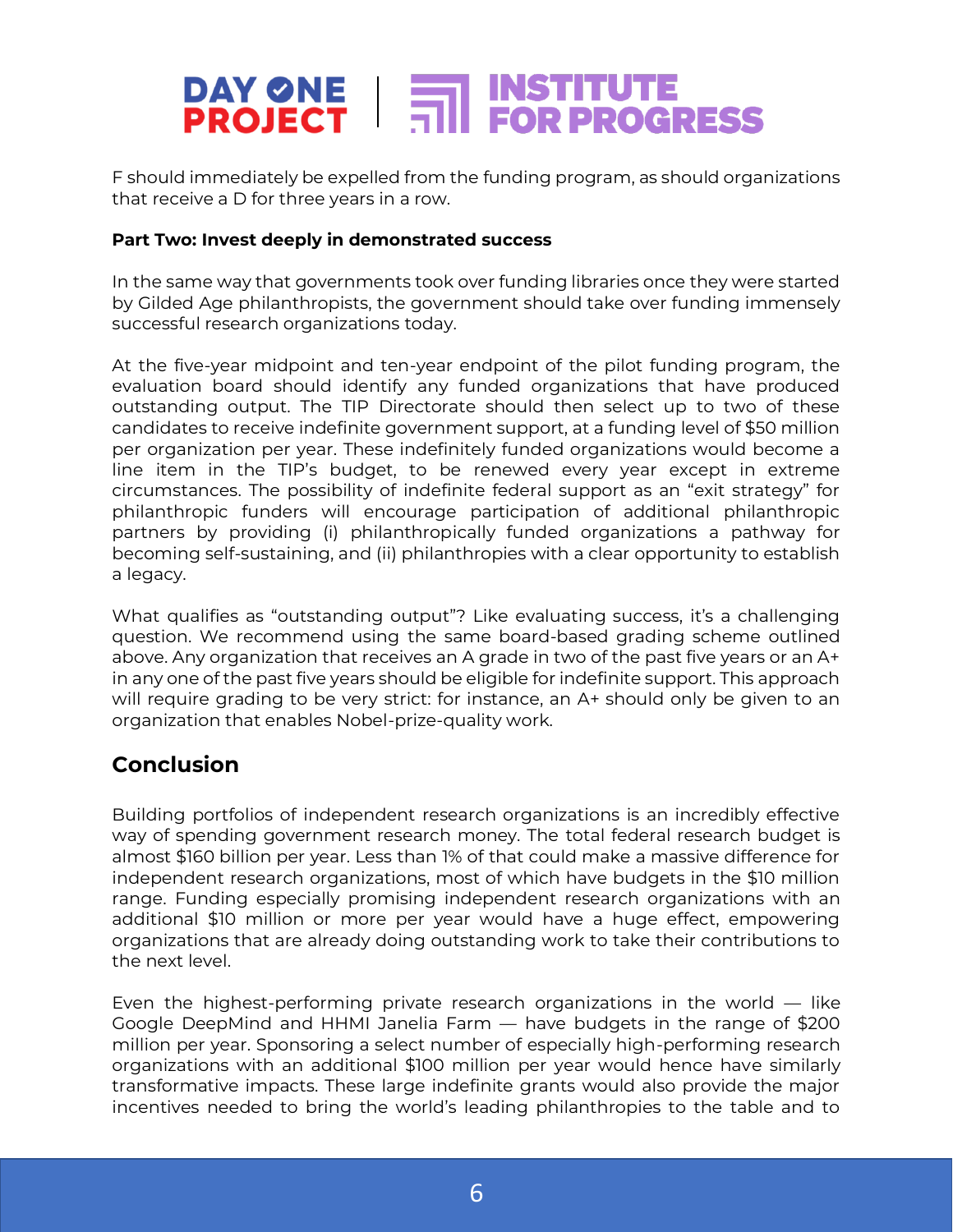encourage the most cutting-edge independent research organizations to dedicate their talents to the public sector. The sum total of achieving these outcomes would still account for only a tiny fraction of the overall federal R&D budget.

Finally, we emphasize that the goal of this pilot program is not solely to establish an independent research organization portfolio in the TIP Directorate. It is also an opportunity to test a novel research-funding mechanism that could be replicated at numerous other federal agencies.

### **Frequently Asked Questions**

#### **1. What is the relationship between a portfolio of independent research organizations and the existing university ecosystem?**

Independent research organizations are not entirely separate from the university ecosystem; you could imagine them funding work in a university lab, collaborating with professors, or taking the next steps on work that originated in a university. However, to achieve the diversity of incentives that is core to this proposal independent research organizations do need to be independently managed. That is, they can't just be a subsidiary of a university or existing company; at the end of the day a subsidiary is under the same constraints as the parent organization.

#### **2. Is there historical precedent or context that exists that this proposal builds on or refutes to be aware of?**

The National Aeronautics and Space Agency (NASA)'s [Commercial Orbital](https://www.nasa.gov/commercial-orbital-transportation-services-cots/)  [Transportation Services \(COTS\)](https://www.nasa.gov/commercial-orbital-transportation-services-cots/) program is one of the most successful examples to date of the federal government delegating R&D management. The government's guaranteed purchase of COVID-19 vaccines as part of project Warp Speed similarly embedded authority with vaccine developers and researchers.

#### **3. What is the first step to get this proposal off the ground?**

The first step is for the federal government — perhaps through NSF — to partner with philanthropists to award small matching grants to existing independent research organizations. It is low risk but will encourage people to see independent research organizations as a real possibility, begin building relationships with both philanthropic organizations and independent research organizations themselves, and start surfacing inevitable frictions while the stakes are low.

#### **4. What would a less ambitious version of this proposal look like?**

A less ambitious version of this proposal would moderately decrease funding levels for Part One of the program and consider delaying Part Two until there is more confidence in the workability of an organization-first funding structure. We caution that if grant amounts are reduced too much, it will be difficult to attract the top tier of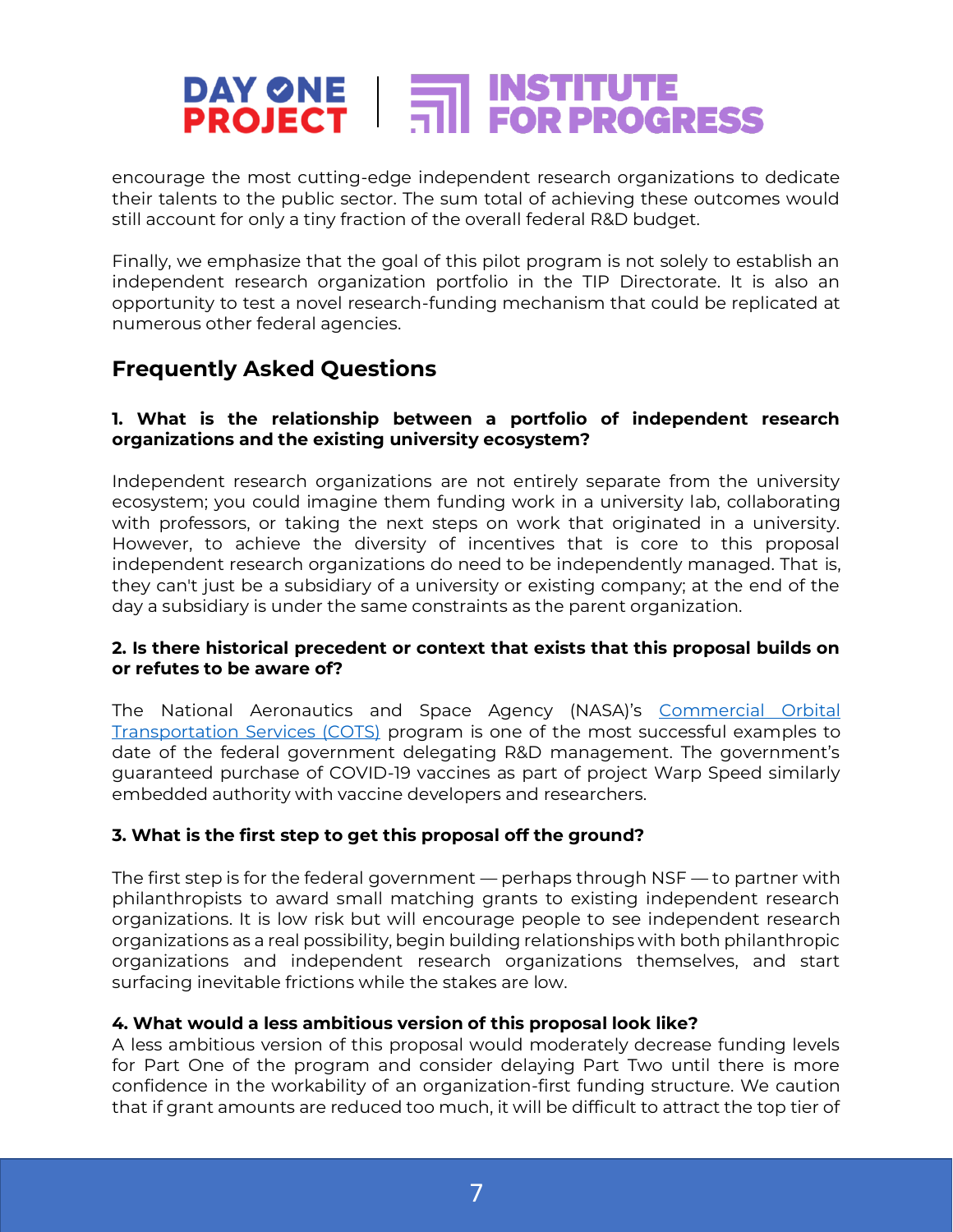philanthropic partners and independent research organizations to participate. We recommend reducing the number of grants awarded before significantly reducing award levels.

#### **5. Why can't the NSF (or any other federal research-funding agency) simply diversify its research-management approach internally instead of funding independent research organizations?**

In the process of experimenting with different approaches to research management, there will inevitably be failures. Approaches need to be able to be ramped up and shut down quickly. But organizational practices in government tend to take a while to implement and stick around for a long time. Additionally, culture matters. Different approaches to research management will require very different institutional cultures. It's hard to create an entirely new culture inside of an existing institution. Studies have shown that even when the NSF sets aside money for "high risk" research, the work it funds is not that high risk. For all of these reasons, funding independent research organizations is a more promising way to achieve more effective research management in practice than is seeking to reform research management within NSF (or any other federal agency).

#### **6. Why route funding through an independent research organization instead of giving unrestricted funding directly to researchers?**

Research management matters. Giving money directly to researchers with very low friction is a strong research-management strategy, as demonstrated by **Fast Grants** and others. However, direct funding is just one strategy among many. Some degree of top-down coordination and direction-shaping (as has historically been done by DARPA and various corporate R&D labs) can lead to better results than loosely coordinated researchers alone. In addition, giving money to a portfolio of independent research organizations is a useful way to test different research-management strategies (some of which could ultimately be adopted by federal agencies directly).

#### **7. What are some examples of head-to-head comparisons between governmentmanaged research and privately managed research?**

Select examples include:

- The development of SpaceX's starship vs. NASA's Space Launch System (SLS).
- The **ITER** fusion program vs. fusion companies like Commonwealth Fusion and Helion.
- NIH grants for COVID-19 research vs. privately funded "fast grants" for the same.
- NIH grants for neuroscience research vs. HHMI Jenalia.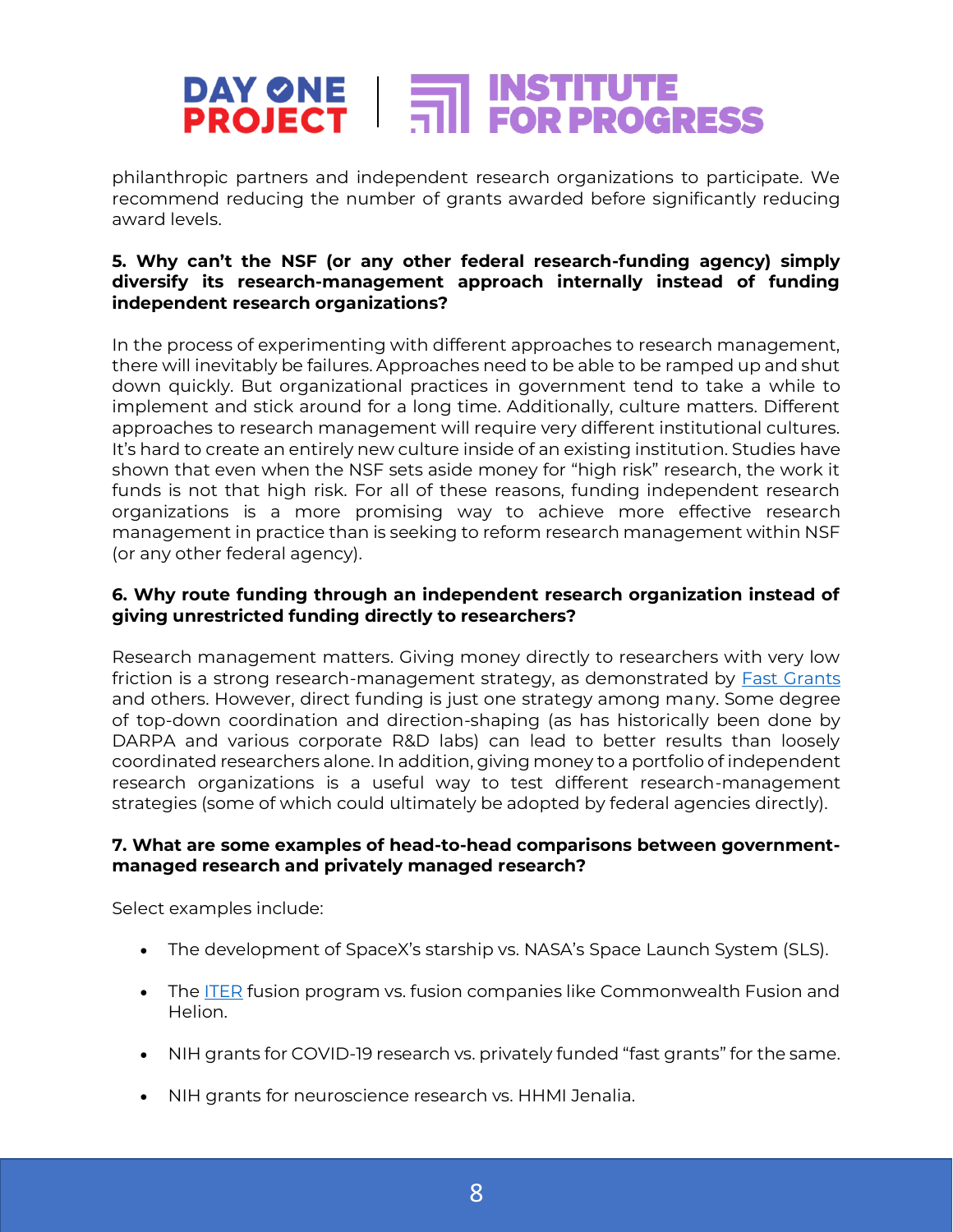# DAY ØNE | MSTITUTE<br>PROJECT | MINIFOR PROGRESS

In each of these cases, the privately funded research effort outperformed the federally funded and managed effort. SpaceX managed to test (unsuccessfully and then successfully) multiple iterations on Starship in the time it took contractors to test-fire (unsuccessfully) SLS' main engines once. ITER is taking so long that companies like Commonwealth and Helion are able to build systems architectures around technologies that didn't even exist when ITER's plans were locked in. Privately funded "fast grants" for COVID-19 research were yielding results when NIH was just starting to issue requests for proposals? How many other technologies are stagnating because money isn't getting to high-efficiency privately funded research organizations?

#### **8. What are some examples of independent research organizations?**

Select examples include:

- **Covariant Research** spins up Focused Research Organizations (FROs): temporary organizations (funded at \$50 million over five years) aimed at scaling execution that wouldn't occur in other institutions.
- **NewScience** funds non-professor researchers directly to work on things that professors are not incentivized to do.
- **Activate** gives scientists time, money, and lab space to focus on translating their research into a product.
- **Dynamicland** is building an entirely different computing paradigm based on interaction with a physical space.

For a longer list of independent research organizations, see [The Overedge Catalog.](https://arbesman.net/overedge/)

#### **9. How does a portfolio of autonomous research organizations compare to other mechanisms the government uses to fund external organizations?**

| TOT all alistrel to this question, refer to the surfilliary table below. |                                                                          |        |                                                |           |                                                 |  |
|--------------------------------------------------------------------------|--------------------------------------------------------------------------|--------|------------------------------------------------|-----------|-------------------------------------------------|--|
|                                                                          | Portfolio<br>of <sub>l</sub><br>independent<br>research<br>organizations | Grants | Cooperativ<br>R&D<br>e<br>Agreement<br>(CRADA) | SBIR/STTR | Space Act-<br>style<br>commercia<br>partnership |  |
| Clear<br>deliverables                                                    | No                                                                       | Yes    | Yes                                            | <b>No</b> | Yes                                             |  |
| Constraints<br>how<br>on.                                                | No                                                                       | Yes    | Yes                                            | <b>No</b> | <b>No</b>                                       |  |

For an answer to this question, refer to the summary table below.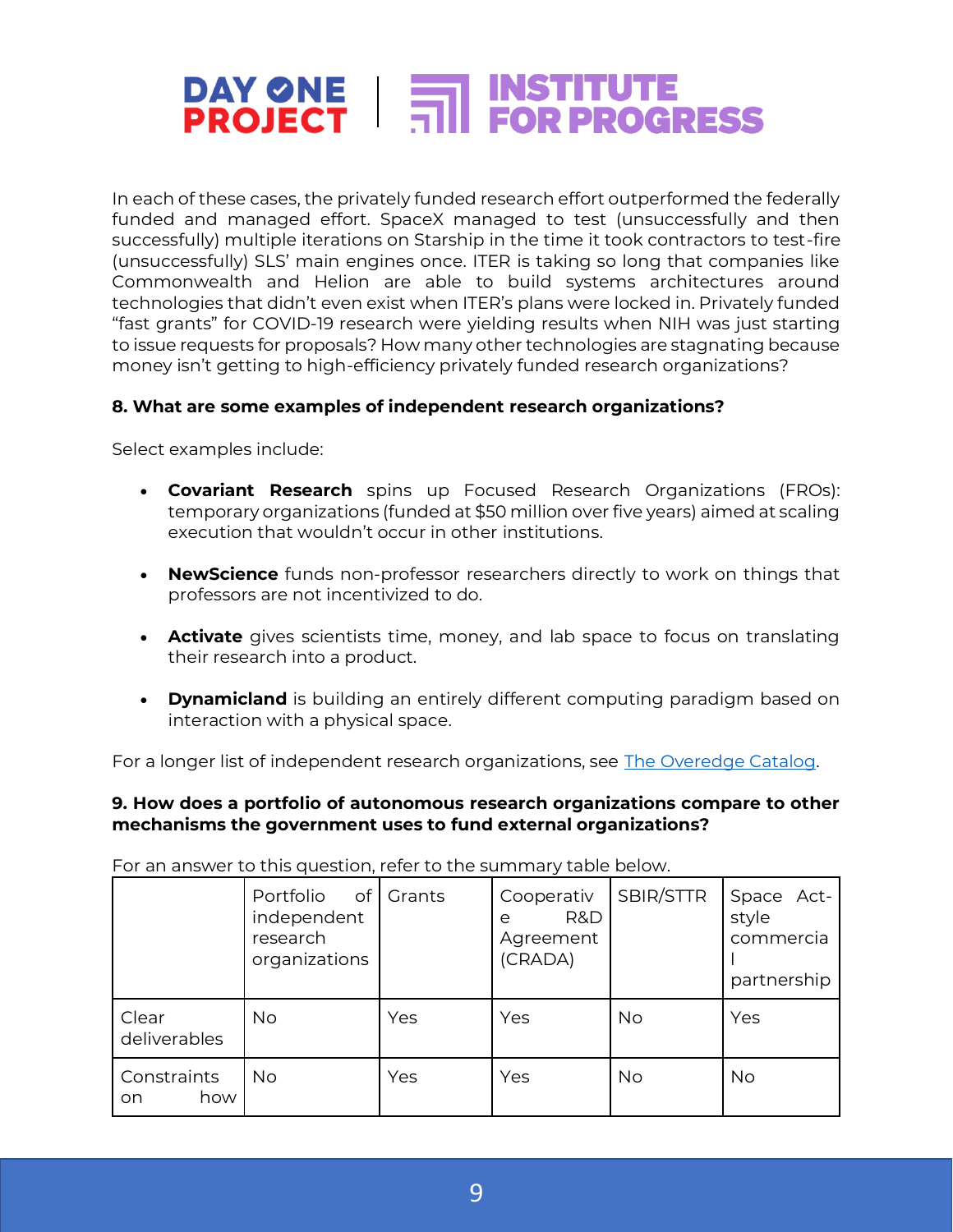

| money<br>can<br>be spent                                                         |                                                                                                         |                           |           |                         |            |
|----------------------------------------------------------------------------------|---------------------------------------------------------------------------------------------------------|---------------------------|-----------|-------------------------|------------|
| Heavy<br>reporting<br>requirement<br>$\sf S$                                     | <b>No</b>                                                                                               | Yes                       | <b>No</b> | Yes                     | <b>No</b>  |
| Research<br>organized by<br>a for-profit                                         | Sometimes<br>(independent<br>research<br>organizations<br>are<br>sometimes B<br>corps<br>or<br>similar) | <b>No</b>                 | <b>No</b> | <b>No</b>               | Yes        |
| Research<br>organized by<br>a university                                         | <b>No</b>                                                                                               | Yes                       | <b>No</b> | <b>No</b>               | <b>No</b>  |
| Long-term<br>agreement<br>mid-<br>with<br>term checks                            | Yes                                                                                                     | <b>No</b>                 | <b>No</b> | <b>No</b>               | Yes        |
| Approximate<br>of<br>amount<br>money<br>involved<br>per<br>"unit"<br>per<br>year | \$1-100 million                                                                                         | \$100,000-<br>\$1 million | No data   | \$500,000-<br>5 million | \$10M-\$1B |
| Operates<br>in<br>pre-<br>commercial<br>phase                                    | Yes                                                                                                     | Yes                       | Sometimes | <b>No</b>               | <b>No</b>  |
| Enables<br>coordinated<br>and systems-<br>level work                             | Yes                                                                                                     | <b>No</b>                 | Yes       | Yes                     | Yes        |
| Likelihood of<br>success<br>judged                                               | <b>No</b>                                                                                               | Yes                       | Yes       | <b>No</b>               | <b>No</b>  |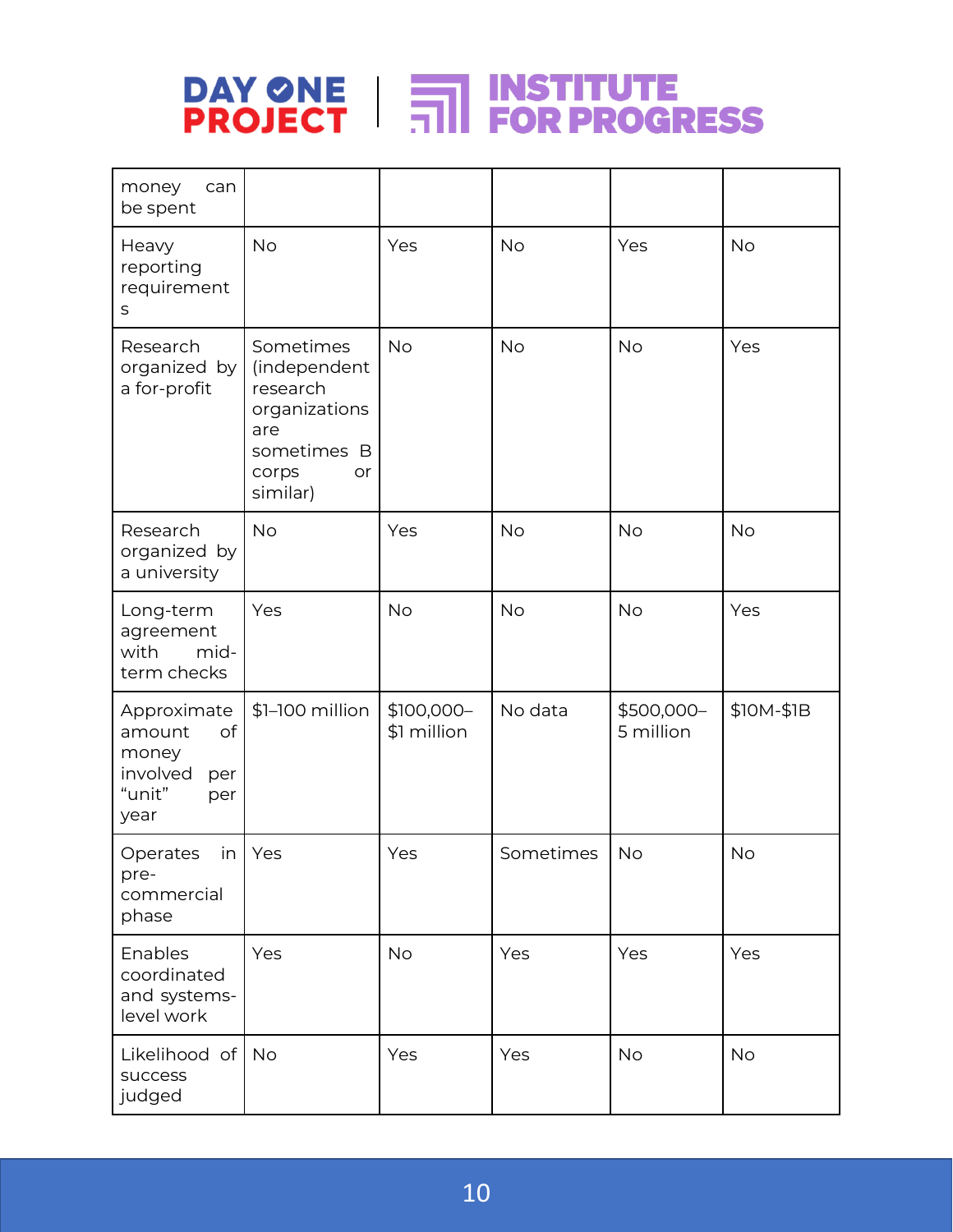

| before<br>funding                          |               |           |          |    |
|--------------------------------------------|---------------|-----------|----------|----|
| Can generate   Yes<br>unexpected<br>upside | Sometime<br>S | <b>No</b> | Sometime | No |